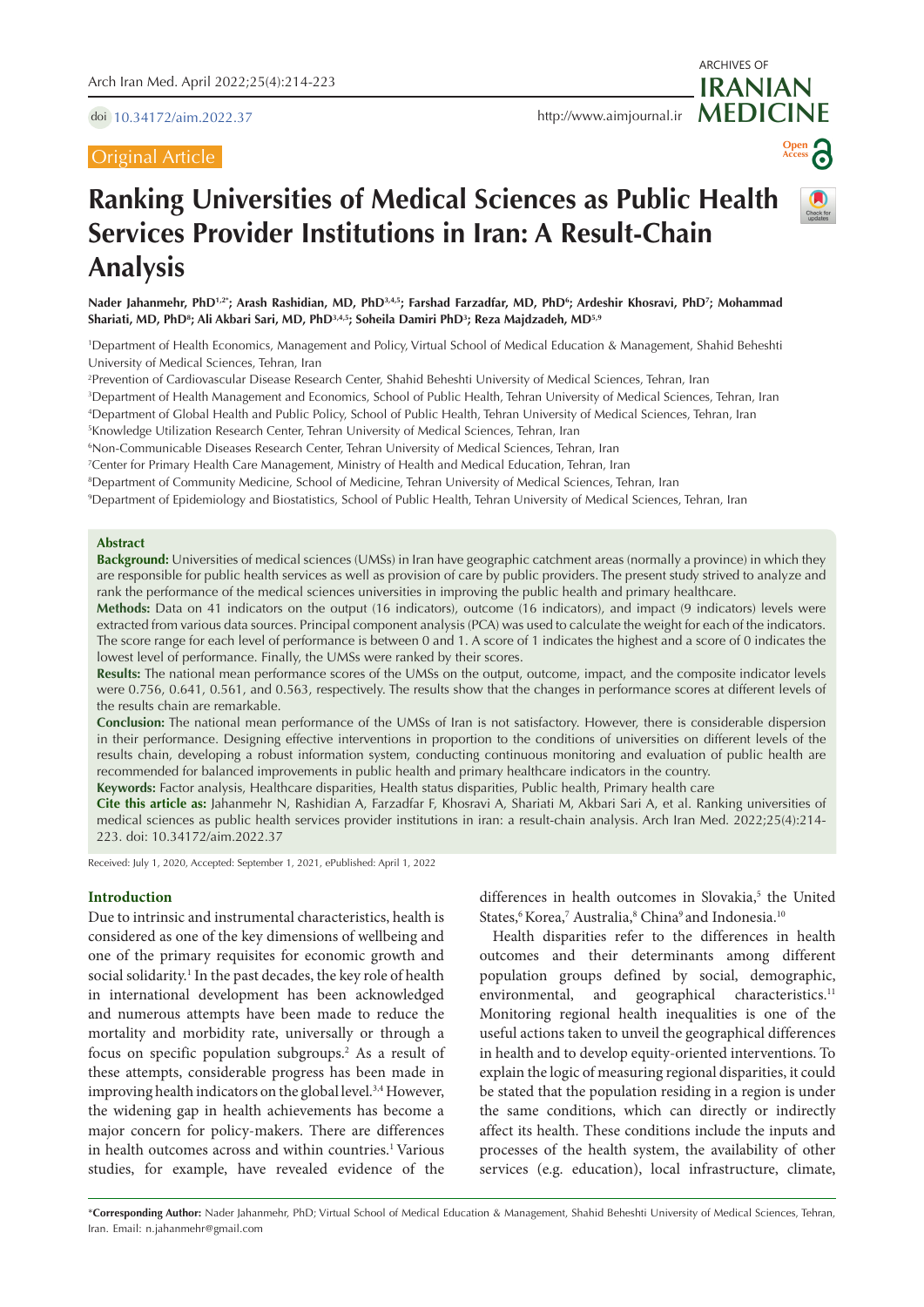environmental pollution, and local culture. Monitoring regional health inequalities can reveal important evidence that can support targeting by health programs and policies.12 Evidence has revealed inter-provincial and intra-provincial disparities in health indicators in Iran, which are not acceptable.13-17 For instance, despite the increased life expectancy of women in all provinces of Iran, there is a greater than 8.3-year difference across Iranian provinces.<sup>13</sup>

The difference in design, content, and management of health systems is one of the reasons for the differences in health outcomes.<sup>18</sup> Hence, improving the performance of health systems is a priority in the discussions among governments, policy-makers, and healthcare providers around the globe.19 Decision-makers on all levels need to quantify the differences in the health system performance, identify the determining factors, and formulate policies that can improve the results in a variety of settings.<sup>18</sup> Furthermore, achieving balanced regional development and reducing non-homogeneity and regional disparities are contingent on the understanding and analysis of the characteristics of each region regarding its position in the entire system.20 Comparable information on the performance of the health system and the principal factors determining the difference in the performances of different systems can also result in scientific health policies at the national and regional levels.<sup>18</sup>

One of the ultimate means of reducing the health disparities is increasing the quantity and quality of primary health care (PHC) services for the people who are vulnerable due to the effects of a set of health determinants.21 PHC is the first and the most important point of contact between the health system and the public whereby essential, continuous, comprehensive, and coordinated care is provided. These health care services increase the accessibility and quality of care and improve the health outcomes and equity of health outcomes.<sup>22</sup> Hence, countries have started developing this sector as an essential element of their economic and social growth.23

In Iran, considerable changes were made in the organizational structure of the health system in 1985 including the establishment of independent regional units, known as Universities of Medical Sciences (UMSs).<sup>24</sup> These universities have geographic catchment areas (normally a province) in which they are responsible for public health services as well as provision of care by public providers. Currently, Iran has 63 UMSs and faculties that implement the macro-policies and plans formulated by the Ministry of Health and Medical Education.<sup>25</sup> Every UMS has a health deputy responsible for providing the first-level services including public health and primary healthcare.<sup>26</sup> The public health deputies that provide health services have similar structures and hierarchies throughout the country and each of them solely provides services to a specific community. The present study strived for investigating the regional disparities in the health achievements related to the performance of the Iranian public health and primary healthcare systems using the results-chain framework. Also, UMSs were ranked based on their performances at different levels of the results chain. The health ranking presented in this study can be used as a catalyst to improve health by focusing on areas requiring improvement. When the media and community leaders are informed of the problem areas, they can approve the health policies and plans based on the provided evidence to improve the health outcomes.<sup>27</sup>

# **Materials and Methods**

The goal of this applied cross-sectional study was to illustrate and rank the performances of 45 UMSs in Iran, regarding their role in improving public health based on the results-chain framework of their public health deputies and composite measures. To achieve this, the results chain framework proposed by Jahanmehr et al<sup>28</sup> was used. A results chain framework shows how the system inputs and processes are reflected in the outputs, outcomes, and impacts. Hence, it can demonstrate the performance of health systems interventions.<sup>29</sup> The results chain used in this study was composed of three levels: the output level which focuses on the health services coverage (16 indicators); the outcome level which focuses on health behavior and risk factors (16 indicators); and the impact level which focuses on the mortality and communicable and non-communicable diseases (NCDs) (9 indicators). The performances of universities were evaluated and ranked based on the 2010 data on four levels: output, outcome, impact, and a composite index (i.e. the combination of the three mentioned indices). Data was extracted from various sources includes: the census statistics published by the Iran Statistics Center, the statistical reports by the public health deputy of the Ministry of Health and Medical Education, the vital horoscope indicators, the results of the Multiple Indicator Health and Demographic Survey (IrMIDHS)<sup>30</sup> and the results of the national survey of the risk factors of NCDs.<sup>31</sup> Details about the selected indicators and the specific source of each of them and their descriptive statistics are presented in Table S1 and S2 in [Supplementary](#page-8-0) file 1. Factor analyses were carried out in STATA 12 to assign weights of indicators. After preparing and assessing data quality, assigning weights to the indicators and ranking of the universities performances were done in the following steps.

# *Process and Criteria for Selecting the Indicators*

By taking the opinion of experts as well as studying the available scientific resources and reviewing the experience of other countries, in meetings held at different times by the research team, after discussing the goals and strategies of the public health deputy of the Ministry of Health and Medical Education and information needs of various stakeholders, areas and indicators for evaluating the performance of public health deputies were selected. Also, the scientific criteria for selecting the indicators in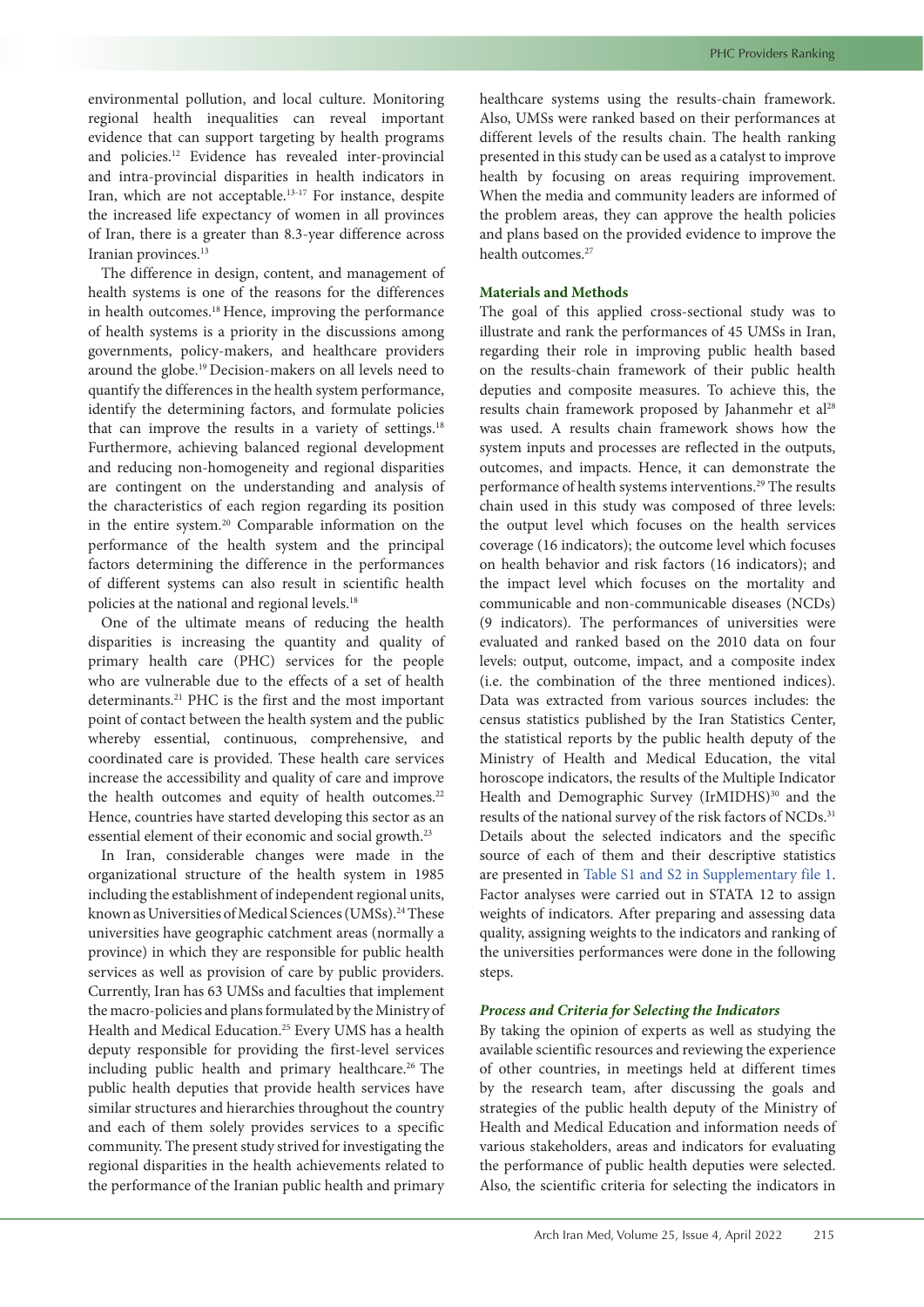this study were:

- Covering the areas of activity of the public health deputy
- Relevance of indicators
- Availability of information at the university level
- Measurability of indicators
- Updates of indicators at different times by reliable sources

# *Investigating the Basic Assumptions of Analyzing the Fundamental Hypotheses for the Factor Analysis*

The Kaiser-Meyer-Olkin (KMO) test was carried out to assess the sampling adequacy to obtain reliable results. The result of this test varies between 0 and 1, with a KMO result higher than 0.5 showing adequacy of data correlation for the factor analysis. In this study, the KMO result was higher than 0.5 at all levels. Therefore, the Bartlett Test of Sphericity was carried out to determine the adequacy of data. If the hypothesis on the lack of correlation among the variables is rejected, the data will be suitable for factor analysis. In all of the factor analyses in this study, the result of Bartlett's test was significant.

# *Principal Component Analysis*

The weight of the indicators is not the same in measuring the performance of public health deputies, so we used the factor analysis method to measure the weight for each of the indicators. Principal component analysis (PCA) is a practical method for determining the internal weights of a set of indicators to create a composite index. The purpose of this weighting method is to describe the indicators with a set of the most important vertical rotation factors.

### *Determining the Number of the Primary Factors at Different Performance Evaluation Levels*

In terms of the constructing composite indicators handbook,<sup>32</sup> three criteria were selected, namely the eigenvalue>1, the over 10% explanation of the total variance of the dataset by each selected factor, and the over 60% explanation of the total variance of the dataset by the set of factors, as well as the scree plot that was used to select the factors.

### *Calculating the Indicators' Weights*

The important factors were extracted using the criteria mentioned earlier in the previous step. After extracting the factor loadings of all indicators, varimax rotation of all factors was carried out and the rotated factor loadings were obtained. The factor loadings of all indicators were raised up to the power of two, and the largest result was selected as the weight of the area from the factors for all indicators. The weight calculated for each indicator was multiplied by the variance ratio described by the related factor, and the result was used as the weight of that indicator. To determine the share (%) of each indicator, the indicator weight was converted to the share of one scale (% of 1) and the result was selected as the final weight of that indicator. The different steps of assigning weights to the output, outcome and impact indicators are presented in [Tables](#page-8-0) S3 to [S6](#page-8-0) in Supplementary file 1. To rank the performances, the weighted sum of each of the three levels, namely the output, outcome, and impact levels, was calculated through a separate factor analysis by repeating the aforesaid steps. The only difference was in the promax rotation at this level. Hence, the final composite index calculated in this study was the result of 41 indicators at different levels of the results chain, which presented a comprehensive image of the performance of universities regarding their role in improving health in different regions of Iran. A composite index is the result of the mathematical combination of a set of indicators into a single number. This index can describe an entire set of indicators.33 Accordingly, some of the potential applications of the composite indices include comparing the health of a population to other populations, monitoring the variations of health in a given population, and identifying and quantifying the public health disparities in a population.<sup>34</sup>

# *The Score and Ranking Formula*

After assigning weights to all indicators values, the performance score for each university was formed based on the following formula. The score is stated as a decimal.

# *Performance score of each university* = *Indicatorvalue of each university* -national mean *Standard deviation of all university value*

Often referred to as a "Z-score", this score indicates the number of standard deviations a university is above or below the national mean. Universities that have a higher value than the national average will have a positive performance while those with a lower value will have a negative performance. Scores are calculated to three decimal places and, in all performance levels, the highest score that each university can receive is equal to 1 and the lowest score is equal to zero. Where a value for the country overall is not available, the national mean is set at the average value of the universities in each level of result chain performance. Ranking is the ordering of universities according to their performance scores.

### *Adjustment of Direction in the Indicators*

Before performing the analysis, all indicators included in the study were adjusted in the same direction (same sign) in terms of the impact on the result. For this purpose, the indicators that had the nature of a negative effect were converted into positive indicators by making an adjustment through subtracting all observations from the largest observation. By doing this, when interpreting the indicators, an increase in all of them is considered desirable.

### **Results**

The present research was an attempt to evaluate and rank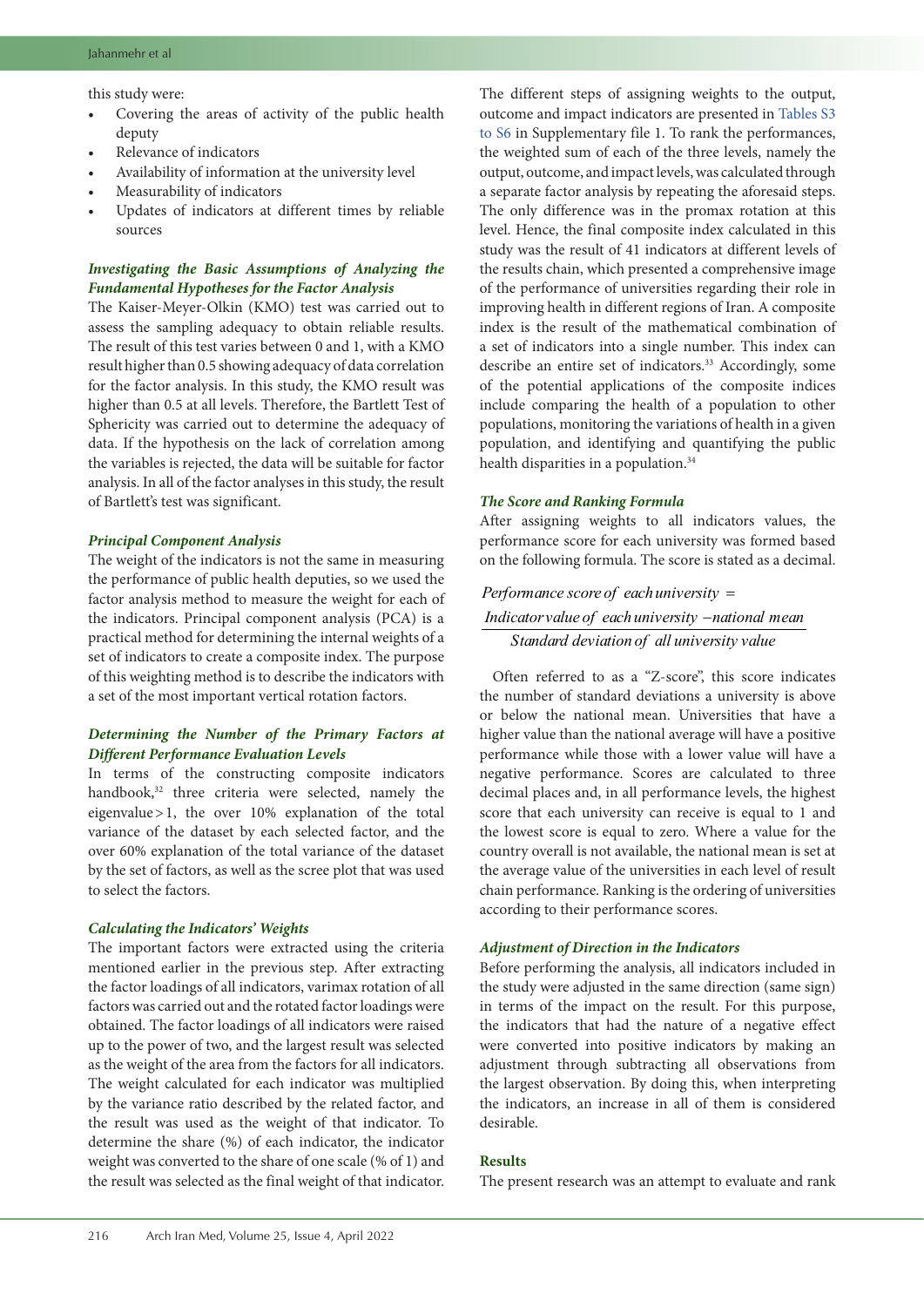the performances of the UMSs of Iran in improving the public health conditions based on the results-chain of the public health deputies of these universities. Using the chain framework, the performances of the universities were evaluated and ranked at four levels including the output, the outcome, the impact, and the composite index levels. The factor analysis method was used to assign weights to the indicators at each of the four above-mentioned levels. [Table](#page-3-0) 1 shows the weights assigned to each indicator. As seen, in creating the composite index, the highest weight was related to the outcome indicators.

At the output level, the average performance score of the universities was 0.756, while 65% of the universities gained the scores above average. Zahedan University gained the lowest score  $(0.009)$  and the 45<sup>th</sup> rank, while Qazvin University gained the highest score (0.950) and the first rank among all universities [\(Table 2\)](#page-5-0).

At the outcome level, the average performance score was 0.641 and 62% of the universities scored above the average. Rafsanjan University gained the lowest score  $(0.104)$  and the  $45<sup>th</sup>$  rank, while Shahrud University gained the highest score (0.936) and the first rank among all of the universities [\(Table 2\)](#page-5-0).

At the impact level, the average performance score was 0.561 and 37% of the universities gained the scores above average score. Yazd University gained the lowest score  $(0.215)$  and the  $45<sup>th</sup>$  rank, while Qom University gained the highest score (1.00) and the first rank among all of the universities [\(Table 2\)](#page-5-0).

As for the composite indicator obtained through the compilation of the indicators of the aforementioned three levels, the average performance score was 0.563 and almost

<span id="page-3-0"></span>**Table 1.** Final Weights of the Indicators at the Outcome, Output, Impact, and Composite Indicator Levels

| <b>Output Indicators</b>                                                           | <b>Final Weight</b> | <b>Outcome Indicators</b>                                                                      | <b>Final Weight</b> |
|------------------------------------------------------------------------------------|---------------------|------------------------------------------------------------------------------------------------|---------------------|
| Neonates weighed at the time of birth                                              | 0.165               | Prevalence of hypertension                                                                     | 0.021               |
| Percentage of microbiologic quality of drinking water in<br>rural areas            | 0.067               | Prevalence of obesity                                                                          | 0.108               |
| Percentage of microbiologic quality of drinking water in<br>urban areas            | 0.063               | Prevalence of overweight or obesity                                                            | 0.147               |
| Accessibility of clean drinking water in rural areas                               | 0.014               | Prevalence of hypothyroidism in screened neonates                                              | 0.016               |
| The percentage of consumers of optimal drinking water<br>resources.                | 0.126               | The rate accurate awareness of HIV prevention in women<br>aged between 15 and 54 years old     | 0.018               |
| Sanitary disposal of children's feces                                              | 0.016               | The percentage of children who are exposed to the smoke<br>of cigarettes at least once a week. | 0.062               |
| Percentage of refined iodized salts in public places and<br>food stores            | 0.008               | The percentage of children below the age of 5 suffering<br>from diarrhea                       | 0.074               |
| The percentage of workshops covered by professional<br>health services             | 0.053               | Prevalence of extreme slimness in children below the age<br>of 5                               | 0.044               |
| Percentage of employees covered by occupational<br>examinations                    | 0.011               | Prevalence of severe dwarfism in children below the age of<br>5 years                          | 0.131               |
| Prenatal care coverage (at least two times)                                        | 0.029               | The rate of exclusive breastfeeding up to the age of 6 years                                   | 0.041               |
| Labors carried out in health centers (the public and<br>private sectors)           | 0.143               | The prevalence of low birth weight                                                             |                     |
| Prenatal care provided by educated or trained caregivers                           | 0.053               | The percentage of smokers who smoke daily - men                                                | 0.018               |
| The ratio of women who have given birth and have<br>received prenatal supplements. | 0.025               | The prevalence of the low intake of fruit and vegetable                                        | 0.039               |
| The coverage of users of contraception devices                                     | 0.108               | The prevalence of under-activity                                                               | 0.047               |
| Children aged between 12 and 23 months, who are<br>vaccinated against measles.     | 0.094               | Successful treatment of new pulmonary tuberculosis cases<br>with positive smears               | 0.008               |
| Accessibility of clean bathrooms in villages                                       | 0.037               | Bottle feeding                                                                                 | 0.065               |
| <b>Impact Indicators</b>                                                           | <b>Final Weight</b> | <b>Composite Indicator Weights</b>                                                             | <b>Final Weight</b> |
| Death of neonates below the age of 1 month in every<br>1000 live births            | 0.178               | Output indicators score                                                                        | 0.334               |
| Death of children below the age of 5 years in every 1000<br>live births            | 0.179               | Outcome indicators score                                                                       | 0.437               |
| The still birth to live birth ratio in every 1000 births                           | 0.058               | Impact indicators score                                                                        | 0.277               |
| The prevalence of diabetes in villagers over the age of<br>30 years                | 0.024               |                                                                                                |                     |
| The standardized rate of incidence of women's cancers                              | 0.171               |                                                                                                |                     |
| The standardized rate of incidence of men's cancer                                 | 0.148               |                                                                                                |                     |
| The total incidence of new tuberculosis cases                                      | 0.048               |                                                                                                |                     |
| Incidence of measles                                                               | 0.125               |                                                                                                |                     |
| The incidence of malaria                                                           | 0.065               |                                                                                                |                     |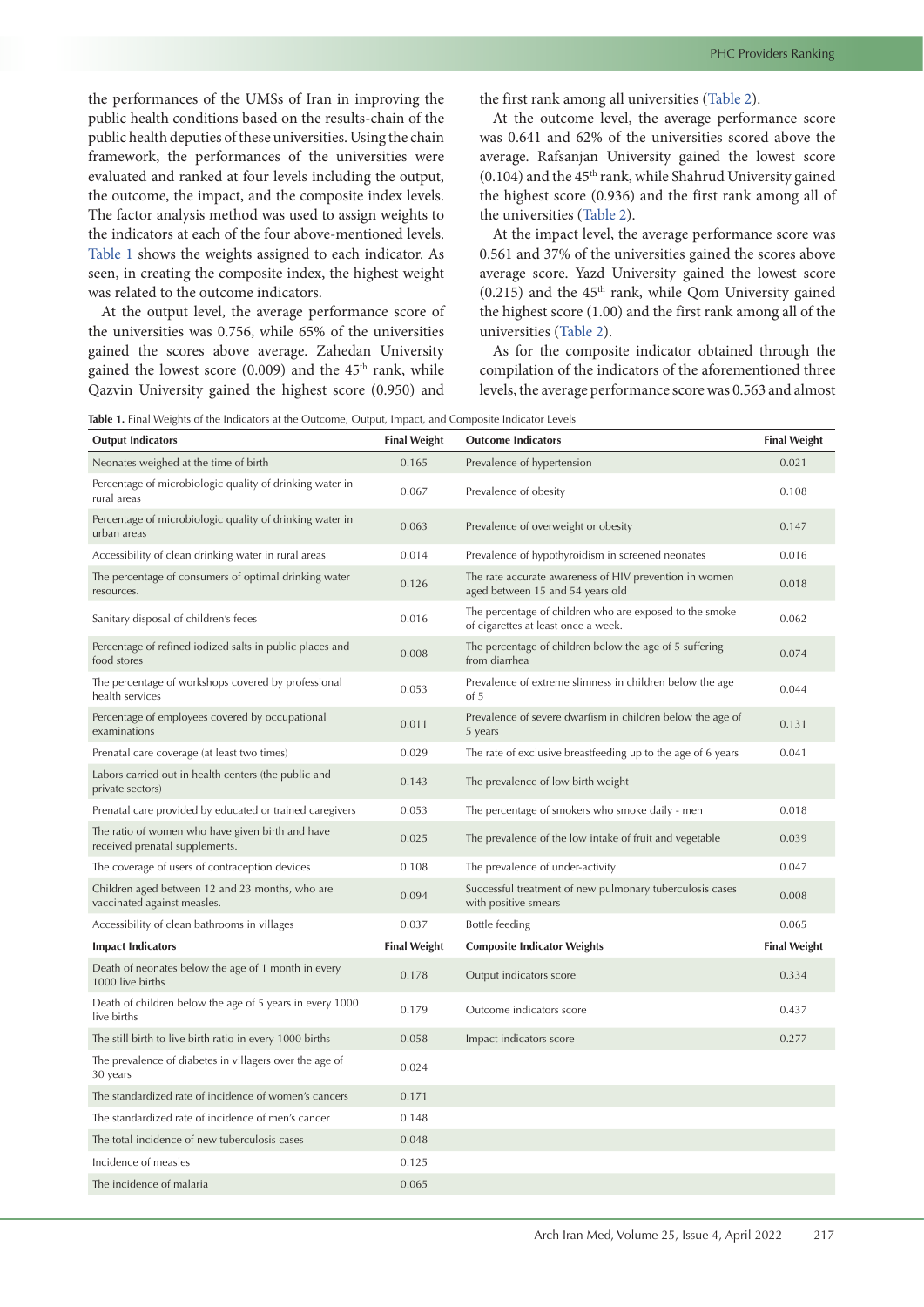60% of the universities gained the scores above the average scores. Rafsanjan University gained the lowest score (0.00) and the 45th rank, while Ilam University gained the highest score (1.00) and the first rank among all of the universities [\(Table 2\)](#page-5-0).

[Figure](#page-4-0) 1 shows the dispersion and variations of the scores at all four levels. Shorter vertical lines represent smaller variations and greater similarities between the scores obtained at different levels. The performance scores

of some universities such as Ardabil, Birjand, Bushehr, and Golestan universities along with the different levels were very similar; hence, with shorter vertical lines. However, the scores of many universities were different; hence, with a longer vertical line. It can be, therefore, concluded that the variations of scores in relation to each other at different levels were considerable and the universities exhibited different behaviors at different evaluation levels.

<span id="page-4-0"></span>The national map of the medical sciences universities



Figure 1. Variations of the Performance Scores of the Medical Sciences Universities in Iran at Four Performance Evaluation Levels.

<span id="page-4-1"></span>

**Figure 2.** National Map of the Performance Ranks of the Medical Sciences Universities of Iran.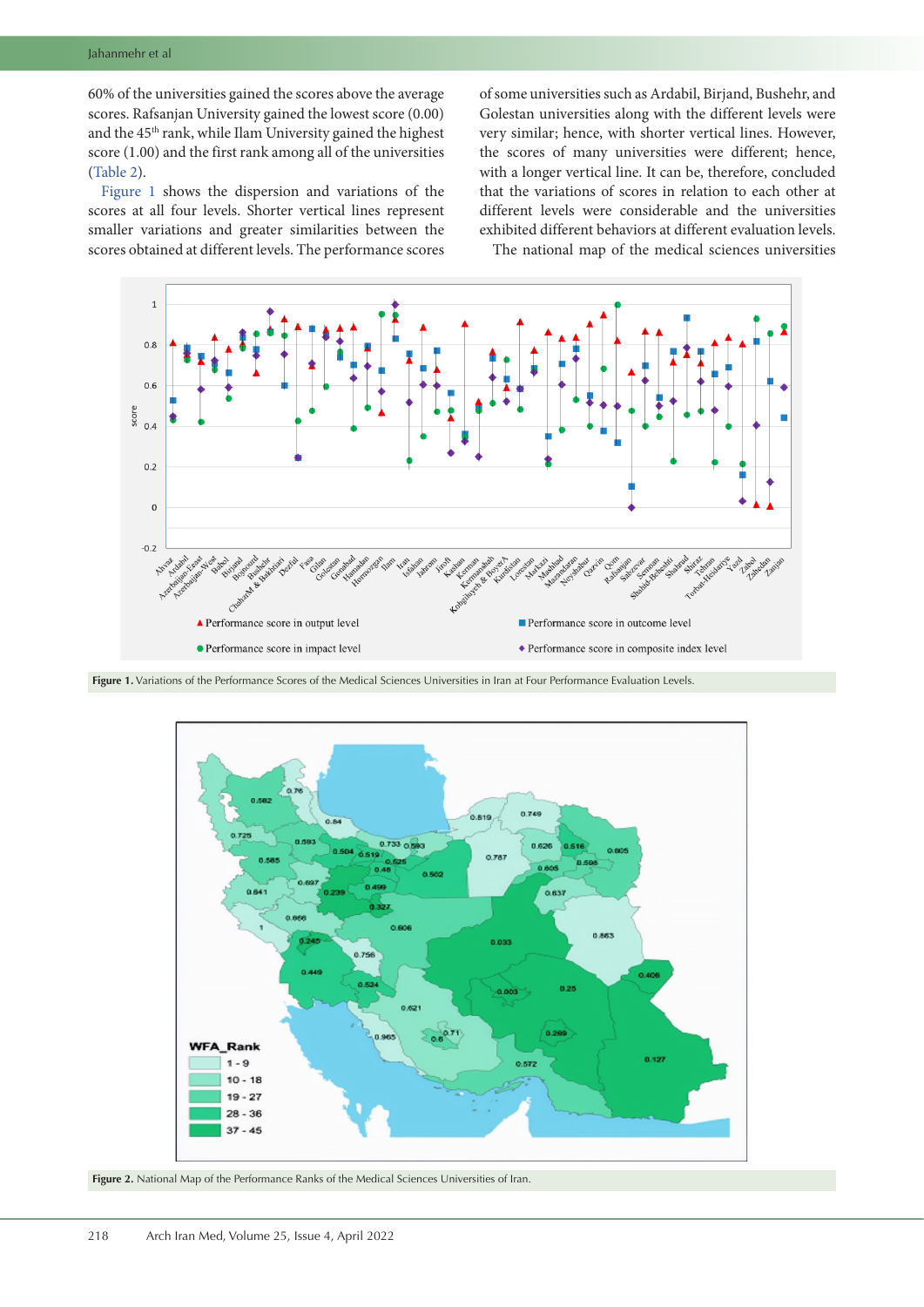<span id="page-5-0"></span>**Table 2.** Public Health Scores and Ranks in Regions Covered by the Universities of Medical Sciences

| Rank           | <b>Output-</b> process level |              | <b>Outcome Level</b>      |              | <b>Impact Level</b>       |              | <b>Composite Index Level</b> |              |
|----------------|------------------------------|--------------|---------------------------|--------------|---------------------------|--------------|------------------------------|--------------|
|                | <b>Medical University</b>    | <b>Score</b> | <b>Medical University</b> | <b>Score</b> | <b>Medical University</b> | <b>Score</b> | <b>Medical University</b>    | <b>Score</b> |
| $\mathbf{1}$   | Qazvin                       | 0.950        | Shahrud                   | 0.936        | Qom                       | 1.00         | <b>Ilam</b>                  | 1.000        |
| $\overline{2}$ | ChaharM & Bakhtiari          | 0.930        | Fasa                      | 0.881        | Hormozgan                 | 0.953        | Bushehr                      | 0.965        |
| 3              | <b>Ilam</b>                  | 0.928        | Bushehr                   | 0.866        | Ilam                      | 0.948        | <b>Birjand</b>               | 0.863        |
| 4              | Kurdistan                    | 0.916        | Gilan                     | 0.848        | Zabol                     | 0.931        | Gilan                        | 0.840        |
| 5              | Kashan                       | 0.906        | <b>Birjand</b>            | 0.837        | Zanjan                    | 0.893        | Golestan                     | 0.819        |
| 6              | Neyshabur                    | 0.905        | Ilam                      | 0.833        | Bushehr                   | 0.862        | Shahrud                      | 0.787        |
| $\overline{7}$ | Dezful                       | 0.892        | Zabol                     | 0.819        | Zahedan                   | 0.858        | Ardabil                      | 0.760        |
| 8              | Gonabad                      | 0.890        | Hamadan                   | 0.797        | Bojnourd                  | 0.856        | ChaharM & Bakhtiari          | 0.756        |
| $\,9$          | Isfahan                      | 0.889        | Ardabil                   | 0.788        | ChaharM & Bakhtiari       | 0.848        | Bojnourd                     | 0.749        |
| 10             | Golestan                     | 0.885        | Mazandaran                | 0.783        | Birjand                   | 0.758        | Mazandaran                   | 0.733        |
| 11             | Bushehr                      | 0.880        | Bojnourd                  | 0.779        | Golestan                  | 0.767        | Azerbaijan-West              | 0.725        |
| 12             | Gilan                        | 0.876        | Jahrom                    | 0.774        | Kohgiluyeh & BoyerA       | 0.729        | Fasa                         | 0.710        |
| 13             | Sabzevar                     | 0.869        | Shahid-Beheshti           | 0.771        | Ardabil                   | 0.726        | Hamadan                      | 0.697        |
| 14             | Zanjan                       | 0.868        | Shiraz                    | 0.770        | Oazvin                    | 0.685        | Lorestan                     | 0.666        |
| 15             | Markazi                      | 0.867        | Iran                      | 0.758        | Azerbaijan-West           | 0.697        | Kermanshah                   | 0.641        |
| 16             | Semnan                       | 0.864        | Azerbaijan-Eeast          | 0.746        | Lorestan                  | 0.675        | Gonabad                      | 0.637        |
| 17             | Torbat-Heidariye             | 0.840        | Golestan                  | 0.742        | Gilan                     | 0.598        | Sabzevar                     | 0.626        |
| 18             | Mazandaran                   | 0.840        | Kermanshah                | 0.737        | Babol                     | 0.538        | Shiraz                       | 0.621        |
| 19             | Azerbaijan-West              | 0.839        | Mashhad                   | 0.709        | Mazandaran                | 0.532        | Isfahan                      | 0.606        |
| 20             | Mashhad                      | 0.835        | Azerbaijan-West           | 0.709        | Kermanshah                | 0.515        | Mashhad                      | 0.605        |
| 21             | Qom                          | 0.825        | Gonabad                   | 0.704        | Hamadan                   | 0.493        | Jahrom                       | 0.600        |
| 22             | Ahvaz                        | 0.812        | Sabzevar                  | 0.700        | Kurdistan                 | 0.484        | Torbat-Heidariye             | 0.598        |
| 23             | Tehran                       | 0.812        | Torbat-Heidariye          | 0.691        | Jiroft                    | 0.479        | <b>Babol</b>                 | 0.593        |
| 24             | Birjand                      | 0.810        | Lorestan                  | 0.687        | Fasa                      | 0.478        | Zanjan                       | 0.593        |
| 25             | Yazd                         | 0.807        | Isfahan                   | 0.686        | Kerman                    | 0.478        | Kurdistan                    | 0.585        |
| 26             | Hamadan                      | 0.788        | Hormozgan                 | 0.675        | Rafsanjan                 | 0.478        | Azerbaijan-West              | 0.582        |
| 27             | Babol                        | 0.780        | <b>Babol</b>              | 0.665        | Shiraz                    | 0.477        | Hormozgan                    | 0.572        |
| 28             | Lorestan                     | 0.778        | Tehran                    | 0.657        | Jahrom                    | 0.472        | Shahid-Beheshti              | 0.525        |
| 29             | Kermanshah                   | 0.769        | Kohgiluyeh & BoyerA       | 0.634        | Shahrud                   | 0.458        | Kohgiluyeh & BoyerA          | 0.524        |
| 30             | Shahrud                      | 0.756        | Zahedan                   | 0.623        | Semnan                    | 0.448        | Iran                         | 0.519        |
| 31             | Ardabil                      | 0.753        | ChaharM & Bakhtiari       | 0.603        | Ahvaz                     | 0.433        | Neyshabur                    | 0.516        |
| 32             | Iran                         | 0.726        | Kurdistan                 | 0.585        | Dezful                    | 0.427        | Oazvin                       | 0.504        |
| 33             | Azerbaijan-Eeast             | 0.721        | Jiroft                    | 0.565        | Azerbaijan-Eeast          | 0.422        | Semnan                       | 0.502        |
| 34             | Shahid-Beheshti              | 0.718        | Neyshabur                 | 0.552        | Neyshabur                 | 0.402        | Qom                          | 0.499        |
| 35             | Shiraz                       | 0.714        | Semnan                    | 0.544        | Sabzevar                  | 0.402        | Tehran                       | 0.480        |
| 36             | Fasa                         | 0.700        | Ahvaz                     | 0.528        | Torbat-Heidariye          | 0.400        | Ahvaz                        | 0.449        |
| 37             | Jahrom                       | 0.681        | Kerman                    | 0.489        | Gonabad                   | 0.390        | Zabol                        | 0.406        |
| 38             | Rafsanjan                    | 0.669        | Zanjan                    | 0.443        | Mashhad                   | 0.384        | Kashan                       | 0.327        |
| 39             | Bojnourd                     | 0.665        | Qazvin                    | 0.379        | Isfahan                   | 0.352        | Jiroft                       | 0.269        |
| 40             | Kohgiluyeh & BoyerA          | 0.592        | Kashan                    | 0.363        | Kashan                    | 0.347        | Kerman                       | 0.250        |
| 41             | Kerman                       | 0.523        | Markazi                   | 0.351        | Iran                      | 0.232        | Dezful                       | 0.245        |
| 42             | Hormozgan                    | 0.469        | Qom                       | 0.319        | Shahid-Beheshti           | 0.229        | Markazi                      | 0.239        |
| 43             | Jiroft                       | 0.443        | Dezful                    | 0.245        | Tehran                    | 0.224        | Zahedan                      | 0.127        |
| 44             | Zabol                        | 0.015        | Yazd                      | 0.161        | Markazi                   | 0.215        | Yazd                         | 0.033        |
| 45             | Zahedan                      | 0.009        | Rafsanjan                 | 0.104        | Yazd                      | 0.215        | Rafsanjan                    | 0.000        |
| 46             | National average             | 0.756        | National average          | 0.641        | National average          | 0.561        | National average             | 0.563        |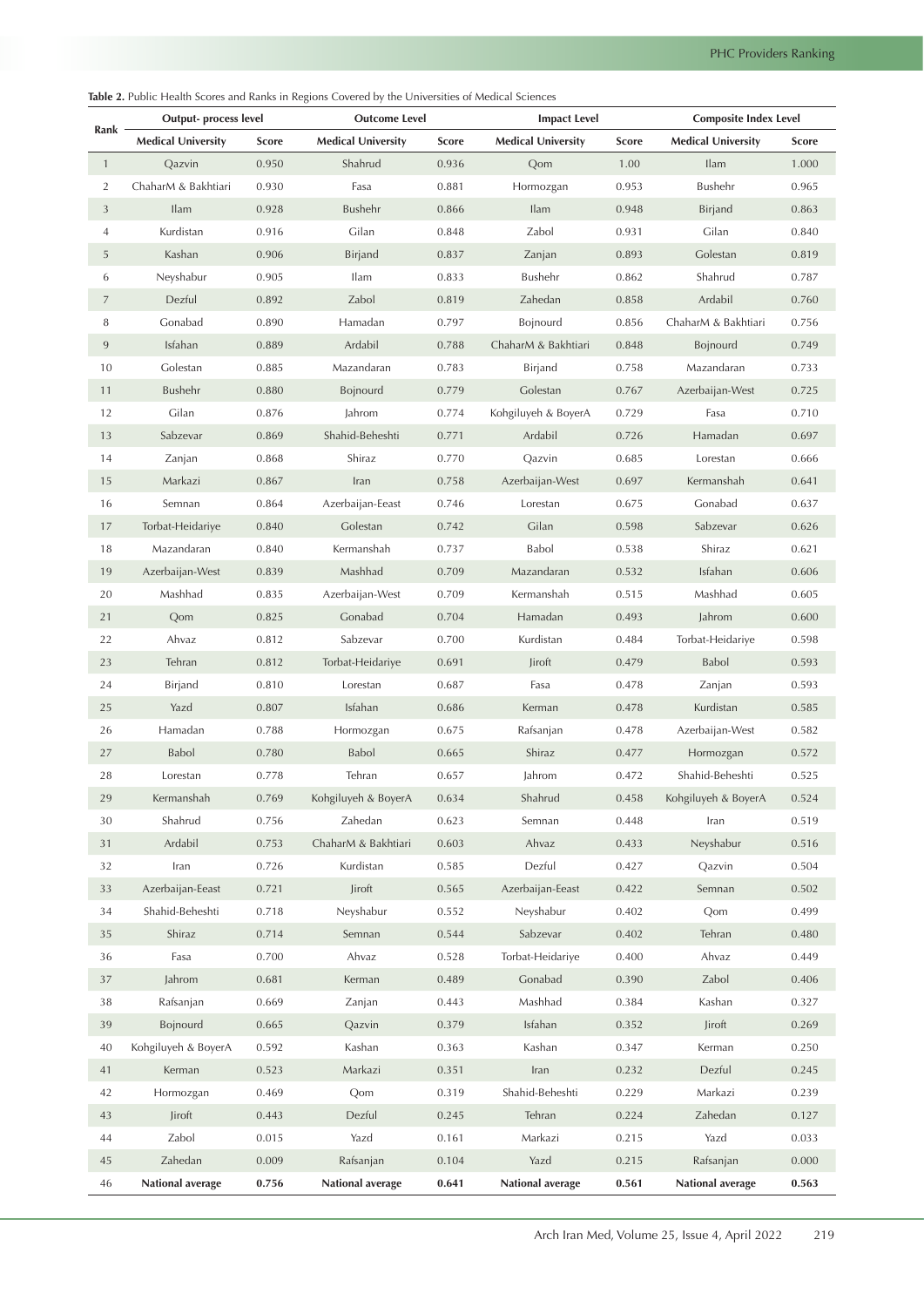of Iran is depicted in [Figure](#page-4-1) 2, based on their scores at the composite indicator level (the scores of universities are also shown on the map). Seemingly, those universities with a smaller area under coverage performed better and gained a higher rank compared to the universities with larger areas under coverage.

### **Discussion**

The present study was carried out to measure and rank the performance of the medical sciences universities of Iran, regarding improving the health conditions in their target populations. According to the results, the average performance score of the universities on the composite index was 0.563 in 2010. Although 60% of the universities gained the scores higher than the average score, the performance of the universities is considered as unacceptable in general. Therefore, improving the performance of many of these universities is dependent on strict revision of their policies and plans. Since the indicators included in this study reflect the overall health condition in Iran, the resulting scores indicate the average health condition in this country and the necessity of improving the performance for attaining better results in many indicators. Comparing Iran's health indicators to other countries confirms this statement. In a study by Lim et al, Iran had the 104<sup>th</sup> rank among 188 countries after gaining a score of 58 on the health-related sustainable development indicators.<sup>35</sup> Also, a study by Shahraz et al indicated that Iran holds the  $13<sup>th</sup>$  and  $12<sup>th</sup>$  ranks among the countries in the region regarding health-adjusted life expectancy and age-standardized mortality rate.<sup>36</sup> The World Health Organization's statistics reported that Iran gained the 60<sup>th</sup>, 149<sup>th</sup>, 150<sup>th</sup>, and 153<sup>rd</sup> ranks among 194 countries regarding the low maternal mortality rate, the under 5 mortality rate, the neonatal mortality rate, and the infants' mortality rate. As regards the average life expectancy at birth and healthy life expectancy at birth, Iran gained the ranks of 65 and 89, respectively, worldwide.<sup>37</sup>

The best score on different levels was observed at the output level with an average score of 0.756. This level compromised of several indicators of inclusion in the master plans of the public health deputy, which form the frontline of the services provided by these deputies and are more closely related to the universities' performances compared to other levels. Therefore, a better condition at this level in comparison with the other levels is not unexpected, and it can be concluded that the management of universities around the globe mainly work on planning and policy-making at this level, therefore gaining satisfactory results because of paying more attention and having specific plans at the coverage indicators level.

The performance scores of universities on the outcome and impact indicators were 0.641 and 0.561, respectively. Hence, the performance of universities at the outcome level was weaker than their performance at the outcome level; however, it was still better than their performance

at the impact level. This level revolves around the disease factors, especially NCDs. The results of this study indicated that universities do not perform well in controlling the risk factors of diseases. Despite the considerable advances in controlling contagious diseases, NCDs are still considered as major health problems in Iran. In the past two decades, the rate of mortality caused by these diseases has increased by 14.5%.<sup>38</sup> According to the global burden of disease study results in 2017, hypertension, high body mass index, hyperglycemia, tobacco, dietary risks and air pollution accounted for 10.29%, 9.32%, 8.31%, 7.11%, 7.09%, and 5.99%, of the total disease burden in Iran, respectively.39 The results of this study reflected the need for national interventions for controlling the risk factors of NCDs in Iran. In the past years, measures such as designing action plans for controlling and preventing NCDs in 2015, setting up a NCDs committee in the Ministry of Health and Medical Education, designing provincial plans for controlling NCDs, and implementing early screening plans for NCDs risk factors and their treatment at low costs (known as the IrPEN program) have been taken to control NCDs in Iran.<sup>40</sup> However, since these actions affect the final public health outcomes with delay, assessing the effectiveness of these actions calls for continuous monitoring and evaluation of the prevalence of the risk factors and the public health achievements in the Iranian society.

Also, the lowest mean and the worst condition were observed at the impact level, which revolves around mortality and communicable and NCDs. This level is substantially influenced by the social determinants of health. Besides, public health is not solely affected by the performance of the health system as numerous factors such as a wide range of social and economic determinants affect the public health. Evidently, UMSs cannot control all of these factors and it is not fair to consider these universities as the only entities responsible for the results of the indicators over which they do not have full control. In fact, provision of healthcare services and equitable access to these services are intermediate factors in improving health outcomes, while differences in political, economic, and environmental conditions; social norms; ethnicity; and income can independently or interactively determine the health of a population. Public health is the ultimate outcome of this complicated network of determinants.36 The performance score at different levels and their similarity to the real results suggest that the model used in this study performed well in the evaluation of the performances of universities.

The study results are also indicative of provincial health disparities in Iran. There was considerable dispersion in the performance of the universities at all levels. The scores at the output level varied from 0.950 in Qazvin to 0.009 in Zahedan. The scores at the outcome level varied from 0.936 in Shahrud to 0.104 in Rafsanjan. The scores at the impact level varied from 1.00 in Qom to 0.215 in Yazd, and finally the scores at the composite index level varied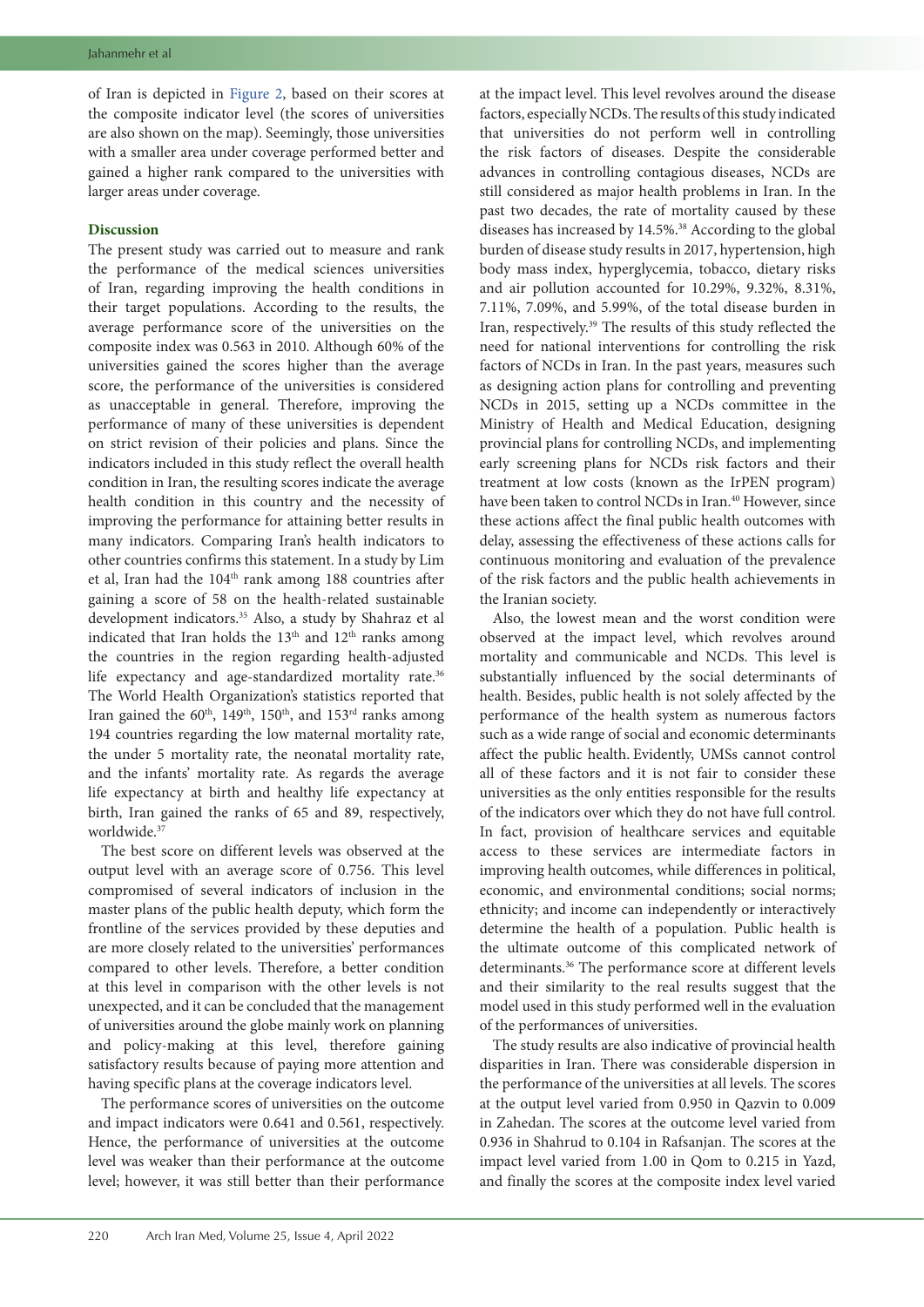from 1.00 in Ilam to 0.00 in Rafsanjan. Other studies have also indicated the disparities in the risk factors and health outcomes in different parts of this country.15,17,41,42 For instance, Movahedi et al realized that despite the decrease in disparities of some indicators in different villages of Iran, disparity has been a chronic major problem in the healthcare system of this country in recent years. They also concluded that the pattern of disparities in most indicators is repeated. In that study, the desirability of the indicators in the northern and central provinces and their non-desirability in the eastern and southern provinces of Iran were similar to the present research results, which shows a pattern observed for most indicators.<sup>15</sup> According to the study by Yazdi and Mahjoob, the rural maternal health indicators in Tehran, Guilan, and Mazandaran provinces were satisfactory. Kohgiluyeh and Boyer-Ahmad and Hormozgan provinces, however, had unsatisfactory indicators, and Sistan and Baluchestan was in a severely unacceptable condition with respect to these indicators.16 However, geographical disparities in health outcomes are not solely limited to Iran. For example, Patrick et al performed a study, which revealed that the health outcomes and the related factors were significantly different in different regions of the United States.<sup>27</sup> The study conducted in Japan also showed that despite the success of this country in reducing the mortalities and morbidities caused by many diseases, the progress has been gradual and regional differences have been growing.43 Elimination of these health disparities calls for collaborations among those sectors and organizations that affect the social determinants of health as well as the health sector. Health is an inter-sectoral issue. Besides, the improvement of the health indicators is not solely influenced by the performance of the Ministry of Health and Medical Education. Rather, it is contingent upon collaborations, arrangements, and interactions among all social and economic organizations,<sup>44</sup> which have been recently stressed by the World Health Organization and many other international organizations.45 The integration of the primary healthcare interventions and approaches with the structural and policy changes, which was aimed at improving people's access to the social determinants of health, is considered as one of the most effective means of reducing disparities in health outcomes.<sup>46</sup>

In agreement with the present study, different indicator levels were given weights in the United States in a health ranking process.<sup>47,48</sup> After reviewing the research literature,<sup>49,50</sup> we selected the PCA method to assign weights to the indicators, whereas in the study carried out in the United States, the expert opinions served this purpose. Also, confirmatory factor analysis (CFA) would be a proper method besides PCA analysis; so, we recommend it for other studies in the same conditions. One of our assumptions was about the unequal effects of different indicators on public health. Hence, the weights of the outcome, output, and impact indicators were not equal in the process of forming the composite indicator

and specific weights were assigned to the aforesaid levels through another factor analysis. Seemingly, assigning weights to different levels can increase the likelihood of accepting the research results. In studies conducted in other countries, the same method was used to separate and assign weights to different performance levels, and to identify the final composite performance indicator.<sup>49,50</sup>

To make optimal use of financial and human resource investments, the public health decisions are expected to be made evidence-informed, which is substantially dependent on the timely provision of accurate and sound information and data. This information is crucial for improving the effectiveness of the decisions made by policy-makers. Besides, it can be used by front-line health providers to improve the quality and efficiency of the health services.<sup>51</sup> In recent years, numerous national surveys have been conducted in Iran on the health and population. These studies include the Multiple Indicator Health and Demographic Survey and the national surveys of the risks of NCDs. Many attempts have also been made to establish a comprehensive information system in the hospital care sector and the primary healthcare system. However, there is a long road to the development of a comprehensive information system in Iran. The flaws in the health information systems in Iran have challenged the continuous monitoring and performance evaluation of the healthcare organizations. The present study was conducted on the 2010 data due to these information shortages and due to the inaccessibility of information in recent years. Hence, serious measures have to be taken to complete and improve the health information system. Another major limitation related to the lack of access to data was that the development of the target population and its socioeconomic level are very influential factors that are not adjusted in the model of this study. Unfortunately, much of the data in the country is produced provincially. So, we had to use provincial data instead of university-based data in some indicators. The situation of social and economic indicators of the general public at the provincial level is almost the same. Given that some of our provinces such as Tehran, Fars, Isfahan, etc. have several universities, it is very difficult to separate the social and economic status of people covered by different universities in a province.

In Iran, the health system's plans and policies are generally developed at the national level. The UMSs generally implement the plans and policies developed by the Ministry of Health and Medical Education and despite the local decisions made based on the provincial conditions, many policies are similarly implemented at all universities.30,52 The classification of the health achievements of universities using a results chain in this study can effectively guide the regional planners to set the scene for balanced health improvements in different regions of Iran. Our findings also suggest that every UMS can observe its performance at each level compared with others as well as the difference between its scores at different results chain levels to plan improvements in its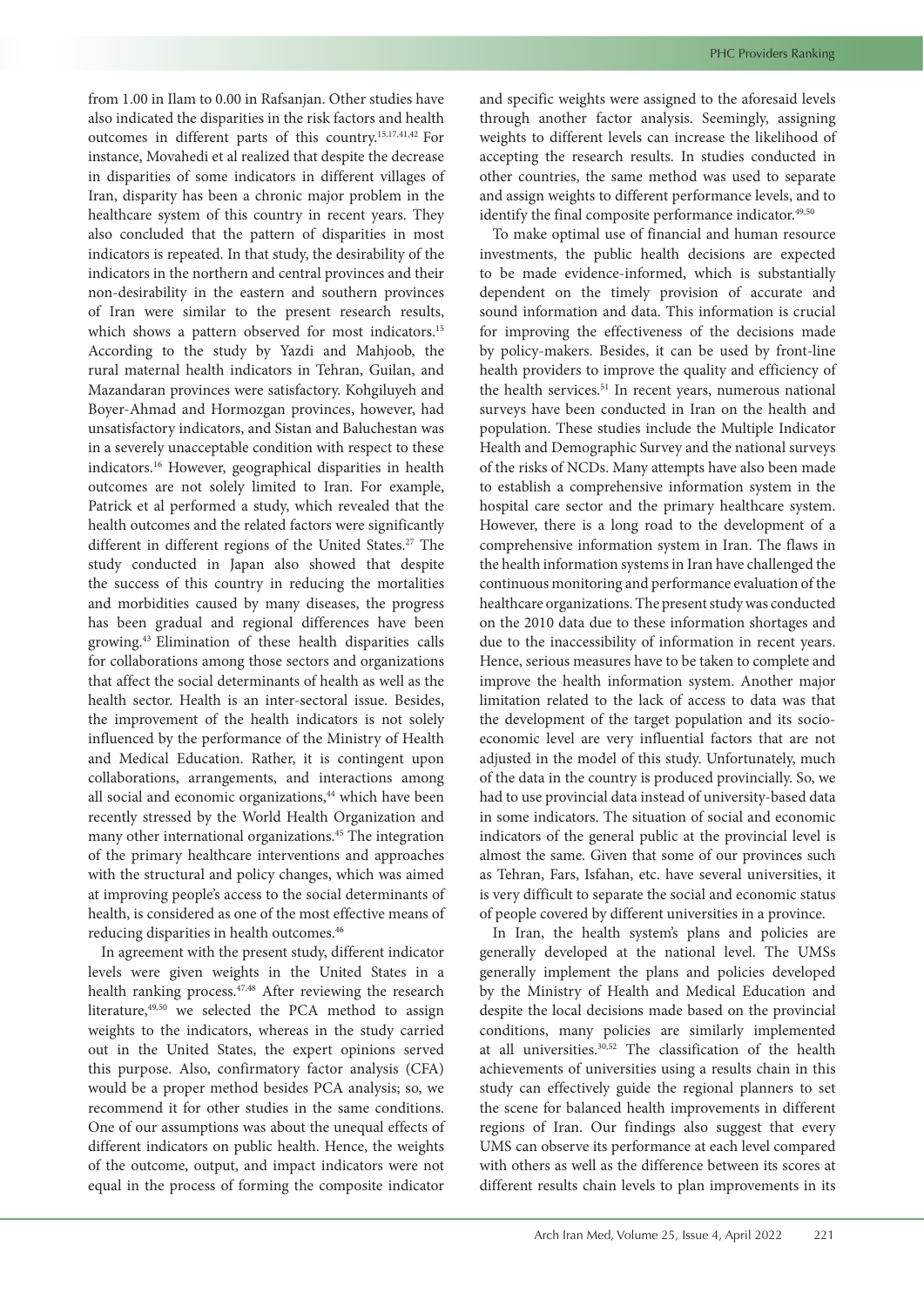performance based on the results.

Furthermore, the public health ranking presented in this study can help direct the current debates to increase awareness, motivation, and dialogue over the solutions with the aim of improving the health outcomes, laying enormous responsibility towards public health, and establishing multilateral collaborations for better outcomes.<sup>27</sup>

In conclusion, the average performance of universities in Iran at different levels of the results chain is not satisfactory. However, there are considerable differences in the performances of universities. The difference in the performances of some universities at different results chain levels is also considerable. Hence, each university should adopt a strategy suiting its performance level to improve the health conditions. From the output level to the impact level in the results chain, the scores of performance dropped considerably and the impact indicators were in the worst conditions as compared to other levels. Hence, designing effective interventions in proportion to the conditions of universities on different levels of the results chain, developing a robust information system, conducting continuous monitoring and evaluation of public health, performing periodic rankings, organizing competitions over health among universities, and increasing intersectional collaborations are among the fundamental strategies recommended for balanced enhancement of the health outcomes in Iran.

### **Authors' Contribution**

All authors have contributed to this study. Conception and design (NJ & AR), Acquisition of data (AR & AKh), Analysis and interpretation of data (NJ), Drafting of the manuscript (NJ & SD), Critical revision of the manuscript for important intellectual content (NJ, AR, FF, MSh, AAS & RM), Administrative, technical, or material support (AR & FF). All authors have read and approved the manuscript.

### **Conflict of Interest Disclosures**

The authors have no conflicts of interest.

### **Ethical Statement**

Administrative permissions to access and use the data described in this study were not required.

### **Funding Sources**

This research did not receive any specific grant from funding agencies in the public, commercial, or not-for-profit sectors.

#### **Supplementary Materials**

<span id="page-8-0"></span>Supplementary file 1 contains Tables S1-S6.

### **References**

- 1. McGillivray M, Dutta I, Markova N. Health inequality and deprivation. Health Econ. 2009;18 Suppl 1:S1-12. doi: [10.1002/hec.1456](https://doi.org/10.1002/hec.1456).
- 2. Buse K, Hawkes S. Health in the sustainable development goals: ready for a paradigm shift? Global Health. 2015;11:13. doi: [10.1186/s12992-015-0098-8](https://doi.org/10.1186/s12992-015-0098-8).
- 3. Dicker D, Nguyen G, Abate D, Abate KH, Abay SM, Abbafati C, et al. Global, regional, and national age-sex-specific mortality and life expectancy, 1950-2017: a systematic analysis for the Global Burden of Disease Study 2017. Lancet. 2018;392(10159):1684-735. doi: [10.1016/s0140-](https://doi.org/10.1016/s0140-6736(18)31891-9) [6736\(18\)31891-9](https://doi.org/10.1016/s0140-6736(18)31891-9).
- 4. Kyu HH, Abate D, Abate KH, Abay SM, Abbafati C, Abbasi N, et al. Global, regional, and national disability-adjusted life-years (DALYs) for 359 diseases and injuries and healthy life expectancy (HALE) for 195 countries and territories, 1990-2017: a systematic analysis for the Global Burden of Disease Study 2017. Lancet. 2018;392(10159):1859-922. doi: [10.1016/s0140-6736\(18\)32335-3](https://doi.org/10.1016/s0140-6736(18)32335-3).
- 5. Gavurova B, Toth P. Preventable mortality in regions of Slovakia-quantification of regional disparities and investigation of the impact of environmental factors. Int J Environ Res Public Health. 2019;16(8):1382. doi: [10.3390/ijerph16081382](https://doi.org/10.3390/ijerph16081382).
- 6. Minahan J, Valdivieso E, Baker T. Regional health disparities among older adults in the United States. In: Annals of Behavioral Medicine. Oxford: Oxford University Press; 2018.
- 7. Park YN. Regional Disparities of Health Status in Korea: Finding from KNHANES (2007-2014). Korea: Department of Urban and Environmental Engineering (Urban Infrastructure Engineering), Graduate School of UNIST; 2017.
- 8. Zhao Y, You J, Wright J, Guthridge SL, Lee AH. Health inequity in the Northern Territory, Australia. Int J Equity Health. 2013;12:79. doi: [10.1186/1475-9276-12-79.](https://doi.org/10.1186/1475-9276-12-79)
- 9. Fang P, Dong S, Xiao J, Liu C, Feng X, Wang Y. Regional inequality in health and its determinants: evidence from China. Health Policy. 2010;94(1):14-25. doi: [10.1016/j.](https://doi.org/10.1016/j.healthpol.2009.08.002) [healthpol.2009.08.002](https://doi.org/10.1016/j.healthpol.2009.08.002).
- 10. Utomo B, Sucahya PK, Utami FR. Priorities and realities: addressing the rich-poor gaps in health status and service access in Indonesia. Int J Equity Health. 2011;10:47. doi: [10.1186/1475-9276-10-47](https://doi.org/10.1186/1475-9276-10-47).
- 11. Penman-Aguilar A, Talih M, Huang D, Moonesinghe R, Bouye K, Beckles G. Measurement of health disparities, health inequities, and social determinants of health to support the advancement of health equity. J Public Health Manag Pract. 2016;22(Suppl 1):S33-42. doi: [10.1097/](https://doi.org/10.1097/phh.0000000000000373) [phh.0000000000000373.](https://doi.org/10.1097/phh.0000000000000373)
- 12. Hosseinpoor AR, Bergen N, Barros AJ, Wong KL, Boerma T, Victora CG. Monitoring subnational regional inequalities in health: measurement approaches and challenges. Int J Equity Health. 2016;15:18. doi: [10.1186/s12939-016-0307-y](https://doi.org/10.1186/s12939-016-0307-y).
- 13. Bagheri Lankarani K. Health in Iran; 40 years after the Islamic revolution. Shiraz E Med J. 2019;20(2):e89606. doi: [10.5812/](https://doi.org/10.5812/semj.89606) [semj.89606](https://doi.org/10.5812/semj.89606).
- 14. Sabermahani A, Barouni M, Seyedin H, Aryankhesal A. Provincial human development index, a guide for efficiency level analysis: the case of iran. Iran J Public Health. 2013;42(2):149-57.
- 15. Movahedi M, Hajarizadeh B, Rahimi A, Arshinchi M, Amirhosseini K, Motlagh M, et al. Trend and geographical inequality pattern of main health indicators in rural population of Iran. Hakim Res J. 2008;10(4):1-10.
- 16. Yazdi M, Mahjub H. Ranking maternal health status in rural areas in Iran based on multivariate techniques of factor and cluster analysis. Iran J Epidemiol. 2011;7(1):7-14. [Persian].
- 17. Hosseinpoor AR, Mohammad K, Majdzadeh R, Naghavi M, Abolhassani F, Sousa A, et al. Socioeconomic inequality in infant mortality in Iran and across its provinces. Bull World Health Organ. 2005;83(11):837-44.
- 18. Murray CJ, Frenk J. A framework for assessing the performance of health systems. Bull World Health Organ. 2000;78(6):717- 31.
- 19. Shahri S, Tabibi SJ, Nasiripour A, Ghaffari F. The dimensions of health system performance evaluation with emphasis on the coverage of the vulnerable groups in Iran. Int J Med Res Health Sci. 2016;5(5):9-17.
- 20. Maleki S, Sheikhi H. The analysis and classification of welfare indexes and the determination of priority of development in Iranian provinces using factor and cluster analyses. Journal of Geography and Planning. 2009;14(29):61-85.
- 21. Wong ST, Browne AJ, Varcoe C, Lavoie J, Fridkin A, Smye V, et al. Development of health equity indicators in primary